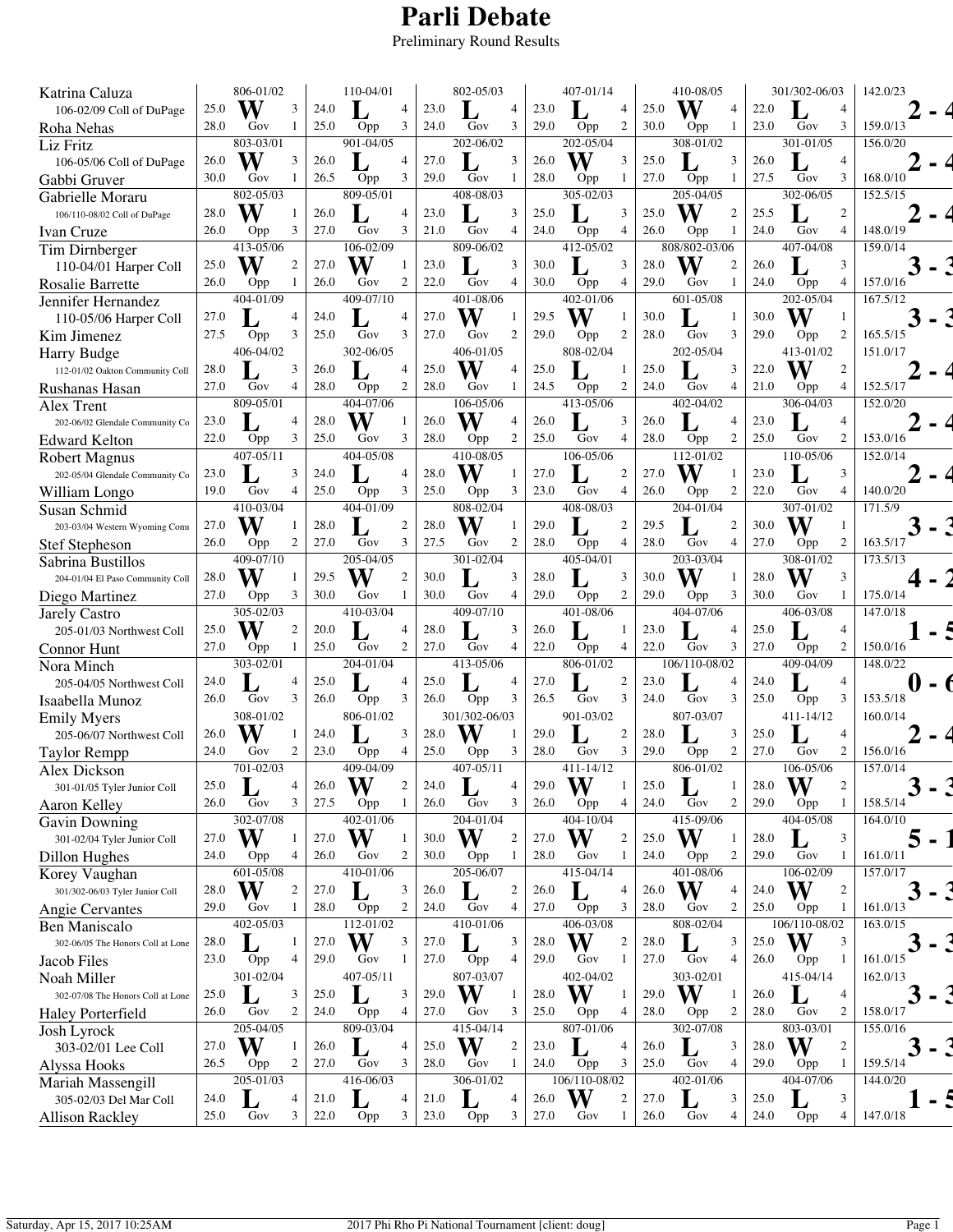## **Parli Debate**

Preliminary Round Results

| Viviana Avalos                                   |      | 412-01/03        |                |      | 415-09/06        |                  |      | 305-02/03     |                         |      | 808/802-03/06            |                         |      | 407-04/08        |                |      | 402-01/06        |                | 155.0/18 |
|--------------------------------------------------|------|------------------|----------------|------|------------------|------------------|------|---------------|-------------------------|------|--------------------------|-------------------------|------|------------------|----------------|------|------------------|----------------|----------|
| 306-01/02 San Jacinto Coll North                 | 25.0 |                  | 3              | 27.0 |                  | $\overline{4}$   | 25.0 | W             | 2                       | 27.0 | W                        | $\mathfrak{2}$          | 25.0 |                  | 3              | 26.0 |                  | $\overline{4}$ |          |
| Agustin Duran                                    | 24.0 | Opp              | 4              | 28.0 | Gov              | 3                | 26.0 | Gov           | 1                       | 26.0 | Opp                      | 3                       | 24.0 | Gov              | 4              | 21.0 | Opp              | 3              | 149.0/18 |
| <b>Britney Matheson</b>                          |      | 412-05/02        |                |      | 803-03/01        |                  |      | 406-03/08     |                         |      | 410-08/05                |                         |      | 406-01/05        |                |      | 202-06/02        |                | 162.5/15 |
| 306-04/03 San Jacinto Coll North                 | 27.5 |                  | 3              | 26.0 |                  | 3                | 26.0 |               | 3                       | 26.0 |                          | 4                       | 30.0 | W                |                | 27.0 | W                | $\mathbf{1}$   |          |
| McCade Fletcher                                  | 27.0 | Gov              | $\overline{4}$ | 25.0 | Opp              | $\overline{4}$   | 23.0 | Opp           | 4                       | 27.0 | Gov                      | 3                       | 28.0 | Gov              | 2              | 24.0 | Opp              | 3              | 154.0/20 |
| Emily Erb                                        |      | 402-04/02        |                |      | 404-10/04        |                  |      | 413-01/02     |                         |      | 409-04/09                |                         |      | 410-03/04        |                |      | 203-03/04        |                | 139.0/20 |
| 307-01/02 Lamar State Coll - Orans               | 17.0 |                  |                | 26.0 |                  | $\overline{4}$   | 26.0 |               | 3                       | 27.0 | W                        | $\overline{c}$          | 23.0 | W                | 3              | 20.0 |                  | 4              |          |
| Jan Morris                                       | 18.0 | Gov              | 3              | 27.0 | Opp              | 3                | 25.0 | Gov           | 4                       | 29.0 | Opp                      | 1                       | 22.0 | Opp              | 4              | 23.0 | Gov              | 3              | 144.0/18 |
| <b>Shane Brewer</b>                              |      | 205-06/07        |                |      | $407 - 04/08$    |                  |      | 407-01/14     |                         |      | 409-07/10                |                         |      | 106-05/06        |                |      | 204-01/04        |                | 147.0/20 |
| 308-01/02 Ranger Coll                            | 18.0 |                  | 4              | 22.0 | W                | $\overline{4}$   | 25.0 | W             | 4                       | 27.0 |                          | 4                       | 26.0 | W                | $\overline{2}$ | 29.0 |                  | 2              |          |
| <b>Brandon Jones</b>                             | 15.0 | Opp              | 3              | 23.0 | Gov              | $\overline{2}$   | 29.0 | Gov           | 1                       | 28.0 | Opp                      | 3                       | 24.0 | Gov              | 4              | 26.0 | Opp              | $\overline{4}$ | 145.0/17 |
| Khamani Griffin                                  |      | $809 - 06/02$    |                |      | 404-03/02        |                  |      | 110-05/06     |                         |      | 205-01/03                |                         |      | 301/302-06/03    |                |      | 410-02/07        |                | 147.5/18 |
| 401-08/06 Los Angeles Valley Coll                | 22.0 |                  | $\overline{4}$ | 24.0 |                  | 3                | 24.0 |               | 4                       | 23.0 | W                        | 3                       | 27.0 |                  | 3              | 27.5 | W                | 1              |          |
| Sarahi Flores                                    | 25.0 | Gov              | 3              | 22.0 | Opp              | 4                | 24.0 | Opp           | 3                       | 24.0 | Gov                      | $\mathfrak{2}$          | 29.0 | Opp              | 1              | 27.0 | Gov              | 2              | 151.0/15 |
| Skyler Meador                                    |      | 307-01/02        |                |      | 413-05/06        |                  |      | 404-10/04     |                         |      | 302-07/08                |                         |      | 202-06/02        |                |      | 410-01/06        |                | 160.0/14 |
| 402-04/02 Irvine Valley Coll                     | 23.0 | W                | $\overline{c}$ | 28.0 | W                | -1               | 26.0 |               | 4                       | 26.0 |                          | 3                       | 27.0 | W                | 3              | 30.0 | W                | -1             |          |
| Natasha Calilung                                 | 25.0 | Opp              | 1              | 27.0 | Gov              | 2                | 27.0 | Opp           | 3                       | 27.0 | Gov                      | $\mathfrak{2}$          | 29.0 | Gov              | -1             | 28.0 | Opp              | 2              | 163.0/11 |
| Zihad Amin                                       |      | 404-05/08        |                |      | 301-02/04        |                  |      | 410-02/07     |                         |      | 110-05/06                |                         |      | 305-02/03        |                |      | 306-01/02        |                | 160.0/18 |
| 402-01/06 Irvine Valley Coll                     | 27.0 |                  | 4              | 25.0 |                  | 3                | 26.0 | W             | 3                       | 28.0 |                          | 4                       | 28.0 | W                | $\overline{c}$ | 26.0 | W                | $\overline{2}$ |          |
| Asha Taylor                                      | 28.0 | Gov              | $\overline{2}$ | 24.0 | Opp              | $\overline{4}$   | 28.0 | Opp           | 1                       | 28.5 | Gov                      | 3                       | 29.0 | Opp              | 1              | 27.0 | Gov              | 1              | 164.5/12 |
| Colin Squyres                                    |      | 302-06/05        |                |      | 406-01/05        |                  |      | 415-09/06     |                         |      | 901-04/05                |                         |      | 807-01/06        |                |      | 404-10/04        |                | 156.5/13 |
| 402-05/03 Irvine Valley Coll                     | 24.0 |                  | 3              | 28.0 | W                |                  | 26.5 |               | 4                       | 26.0 | W                        | $\mathfrak{2}$          | 24.0 | W                | -1             | 28.0 |                  | $\overline{c}$ |          |
| Katrya Le                                        | 26.0 | Gov              | $\overline{c}$ | 26.0 | Opp              | $\overline{c}$   | 27.0 | Gov           | 3                       | 28.0 | Opp                      | 1                       | 23.0 | Opp              | 2              | 27.0 | Gov              | 3              | 157.0/13 |
| Damon Lawson                                     |      | 110-05/06        |                |      | 203-03/04        |                  |      | 416-06/03     |                         |      | 406-04/02                |                         |      | 901-03/02        |                |      | 802-05/03        |                | 149.0/17 |
| 404-01/09 El Camino Coll                         | 28.0 | W                | $\overline{c}$ | 26.0 | W                | $\overline{4}$   | 27.0 | W             | $\overline{2}$          | 28.0 |                          | 3                       | 11.0 |                  | 4              | 29.0 | W                | 2              |          |
| Curtis Wang                                      | 29.0 | Gov              | -1             | 30.0 | Opp              | -1               | 29.5 | Opp           | 1                       | 30.0 | Gov                      | 1                       | 17.0 | Gov              | 2              | 30.0 | Opp              | 1              | 165.5/7  |
| Zara Andrabi                                     |      | 411-03/05        |                |      | 401-08/06        |                  |      | 809-03/04     |                         |      | 701-02/03                |                         |      | 413-05/06        |                |      | 412-01/03        |                | 157.0/13 |
| 404-03/02 El Camino Coll                         | 26.0 |                  | 3              | 26.0 | W                | $\overline{2}$   | 22.0 | W             | 3                       | 29.0 |                          | 1                       | 30.0 | W                | $\mathbf{1}$   | 24.0 |                  | 3              |          |
| Swapan Dighe                                     | 25.0 | Opp              | $\overline{4}$ | 27.0 | Gov              | -1               | 28.0 | Opp           | 1                       | 25.0 | Gov                      | 4                       | 28.0 | Gov              | $\overline{c}$ | 23.0 | Opp              | $\overline{4}$ | 156.0/16 |
| Leia Yen                                         |      | 901-03/02        |                |      | 307-01/02        |                  |      | 402-04/02     |                         |      | $\overline{301 - 02}/04$ |                         |      | 802-05/03        |                |      | 402-05/03        |                | 170.0/11 |
| 404-10/04 El Camino Coll                         | 30.0 | W                |                | 30.0 | W                | $\overline{1}$   | 30.0 | W             | 1                       | 26.0 |                          | 3                       | 28.0 | W                | $\mathbf{1}$   | 26.0 | W                | $\overline{4}$ |          |
| Rachel Lobo                                      | 30.0 | Opp              | 2              | 29.0 | Gov              | $\overline{2}$   | 29.0 | Gov           | 2                       | 25.0 | Opp                      | 4                       | 27.0 | Gov              | 2              | 29.0 | Opp              | -1             | 169.0/13 |
| Hussam Malik                                     |      | 402-01/06        |                |      | 202-05/04        |                  |      | 807-01/06     |                         |      | 412-01/03                |                         |      | 809-06/02        |                |      | 301-02/04        |                | 167.5/13 |
| 404-05/08 El Camino Coll                         | 29.0 | W                |                | 27.0 | W                | $\overline{2}$   | 30.0 | W             |                         | 28.0 | W                        |                         | 26.0 |                  | 4              | 27.5 | W                | 4              |          |
| Talha Siddiqui                                   | 27.5 | Opp              | 3              | 28.0 | Gov              | 1                | 29.0 | Gov           | $\overline{2}$          | 27.0 | Opp                      | 2                       | 28.0 | Gov              | 2              | 28.5 | Opp              | $\overline{c}$ | 168.0/12 |
| John Masi                                        |      | 408-08/03        |                |      | 202-06/02        |                  |      | 901-03/02     |                         |      | 601-05/08                |                         |      | 205-01/03        |                |      | 305-02/03        |                | 160.5/10 |
| 404-07/06 El Camino Coll                         | 28.0 |                  |                | 27.0 |                  | $\overline{2}$   | 26.0 |               | 4                       | 26.5 |                          | 1                       | 25.0 | W                | -1             | 28.0 | W                | $\mathbf{1}$   |          |
| Victoria Marshall                                | 27.0 | Gov              | 2              | 24.0 | Opp              | $\overline{4}$   | 28.0 | Opp           | $\mathfrak{2}$          | 25.5 | Gov                      | 3                       | 24.0 | Opp              | 2              | 27.5 | Gov              | $\overline{c}$ | 156.0/15 |
| Jonah Naoum                                      |      | 410-02/07        |                |      | 406-04/02        |                  |      | 411-03/05     |                         |      | 204-01/04                |                         |      | 407-01/14        |                |      | 701-02/03        |                | 155.0/15 |
| 405-04/01 Grossmont Coll                         | 27.0 | W                | 2              | 24.0 | W                | 3                | 20.0 |               | 4                       | 27.0 | W                        | 4                       | 28.0 | W                | 1              | 29.0 | W                | $\mathbf{1}$   |          |
| Amanda Afentakis                                 | 28.0 | Gov              | 1              | 26.0 | Opp              | -1               | 24.0 | Opp           | 3                       | 30.0 | Gov                      | 1                       | 26.0 | Gov              | 3              | 27.0 | Opp              | 3              | 161.0/12 |
| Duc Le                                           |      | 901-04/05        |                |      | 409-02/01        |                  |      | 306-04/03     |                         |      | 302-06/05                |                         |      | 416-07/02        |                |      | 205-01/03        |                | 154.0/17 |
| 406-03/08 San Diego Mesa Coll                    | 26.0 |                  | 3              | 20.0 |                  | 4                | 27.0 | W             | $\overline{2}$          | 26.0 |                          | 3                       | 29.0 | W                | $\overline{c}$ | 26.0 | W                | 3              |          |
| Mauricio Vazquez                                 | 25.0 | Gov              | 4              | 21.0 | Opp              | 3                | 28.0 | Gov           | 1                       | 25.0 | Opp                      | 4                       | 30.0 | Opp              | 1              | 28.0 | Gov              | -1             | 157.0/14 |
| Cole McDaniel                                    |      | 112-01/02        |                |      | $405 - 04/01$    |                  |      | 407-04/08     |                         |      | 404-01/09                |                         |      | 407-05/11        |                |      | 807-03/07        |                | 162.5/16 |
| 406-04/02 San Diego Mesa Coll                    | 30.0 | W                | -1             | 23.0 | Ъ                | 4                | 27.5 | W             | $\overline{2}$          | 27.0 | W                        | 4                       | 26.0 |                  | 3              | 29.0 | W                | 2              |          |
| Domanic Glenn                                    | 29.0 | Opp              | $\overline{c}$ | 25.0 | Gov              | $\boldsymbol{2}$ | 26.0 | Gov           | 4                       | 29.0 | Opp                      | $\overline{\mathbf{c}}$ | 20.0 | Opp              | 4              | 26.0 | Gov              | $\overline{4}$ | 155.0/18 |
|                                                  |      | 808/802-03/06    |                |      | 402-05/03        |                  |      | 112-01/02     |                         |      | 410-02/07                |                         |      | $306 - 04/03$    |                |      | 410-08/05        |                | 137.0/21 |
| Cheyenne Garcia<br>406-01/05 San Diego Mesa Coll | 20.0 |                  | 4              | 21.0 |                  | 3                | 26.0 |               | 3                       | 20.0 |                          | 4                       | 25.0 | L                | 4              | 25.0 | L                | 3              |          |
|                                                  | 23.0 |                  | 3              | 20.0 | L<br>Gov         | 4                | 27.0 | Opp           | 2                       | 20.0 | L<br>Gov                 | 3                       | 27.0 |                  | 3              | 24.0 | Gov              | $\overline{4}$ | 141.0/19 |
| Ryan Ouzts                                       |      | Opp<br>413-01/02 |                |      | 701-02/03        |                  |      | 308-01/02     |                         |      | 106-02/09                |                         |      | Opp<br>405-04/01 |                |      | 809-03/04        |                | 168.0/12 |
| Alonso Aquije                                    | 30.0 | W                | -1             | 27.0 |                  | 3                | 28.0 |               | $\overline{\mathbf{c}}$ | 30.0 | W                        | $\mathbf{1}$            | 25.0 | L                | $\overline{4}$ | 28.0 | W                | $\mathbf{1}$   |          |
| 407-01/14 Moorpark Coll                          | 29.0 | Gov              | 2              | 27.0 | Opp              | 4                | 27.0 | Opp           | 3                       | 27.0 | Gov                      | 3                       | 27.0 | Opp              | $\overline{2}$ | 26.0 | Gov              | 3              | 163.0/17 |
| Mo Tadayon                                       |      | 411-14/12        |                |      | 308-01/02        |                  |      | 406-04/02     |                         |      | 410-03/04                |                         |      | 306-01/02        |                |      | 110-04/01        |                | 160.0/12 |
| <b>Matt Glienke</b>                              |      |                  |                |      |                  |                  |      |               |                         |      |                          | $\mathfrak{2}$          |      |                  |                |      |                  |                |          |
| 407-04/08 Moorpark Coll                          | 28.0 | W                |                | 22.0 | L                | 3                | 27.0 |               | 3                       | 26.0 | W                        |                         | 30.0 | W                | $\mathbf{1}$   | 27.0 | W                | 2              |          |
| Naomi Raal                                       | 27.0 | Gov              | 2              | 25.0 | Opp<br>302-07/08 | 1                | 28.0 | Opp           | 1                       | 25.0 | Gov                      | 4                       | 29.5 | Opp<br>406-04/02 | 2              | 28.0 | Gov<br>809-06/02 |                | 162.5/11 |
| Shawn Haq                                        |      | 202-05/04        |                |      |                  |                  |      | $301 - 01/05$ |                         |      | 809-05/01                |                         |      |                  |                |      |                  |                | 172.0/7  |
| 407-05/11 Moorpark Coll                          | 29.0 | W                |                | 28.0 | W                | -1               | 29.0 | W             | 1                       | 28.0 |                          | 1                       | 28.0 | W                | $\overline{c}$ | 30.0 | W                | 1              |          |
| Ryan Skolnick                                    | 27.0 | Opp              | 2              | 27.0 | Gov              | $\overline{c}$   | 27.0 | Opp           | 2                       | 20.0 | Gov                      | 4                       | 29.0 | Gov              | 1              | 29.0 | Opp              | $\overline{c}$ | 159.0/13 |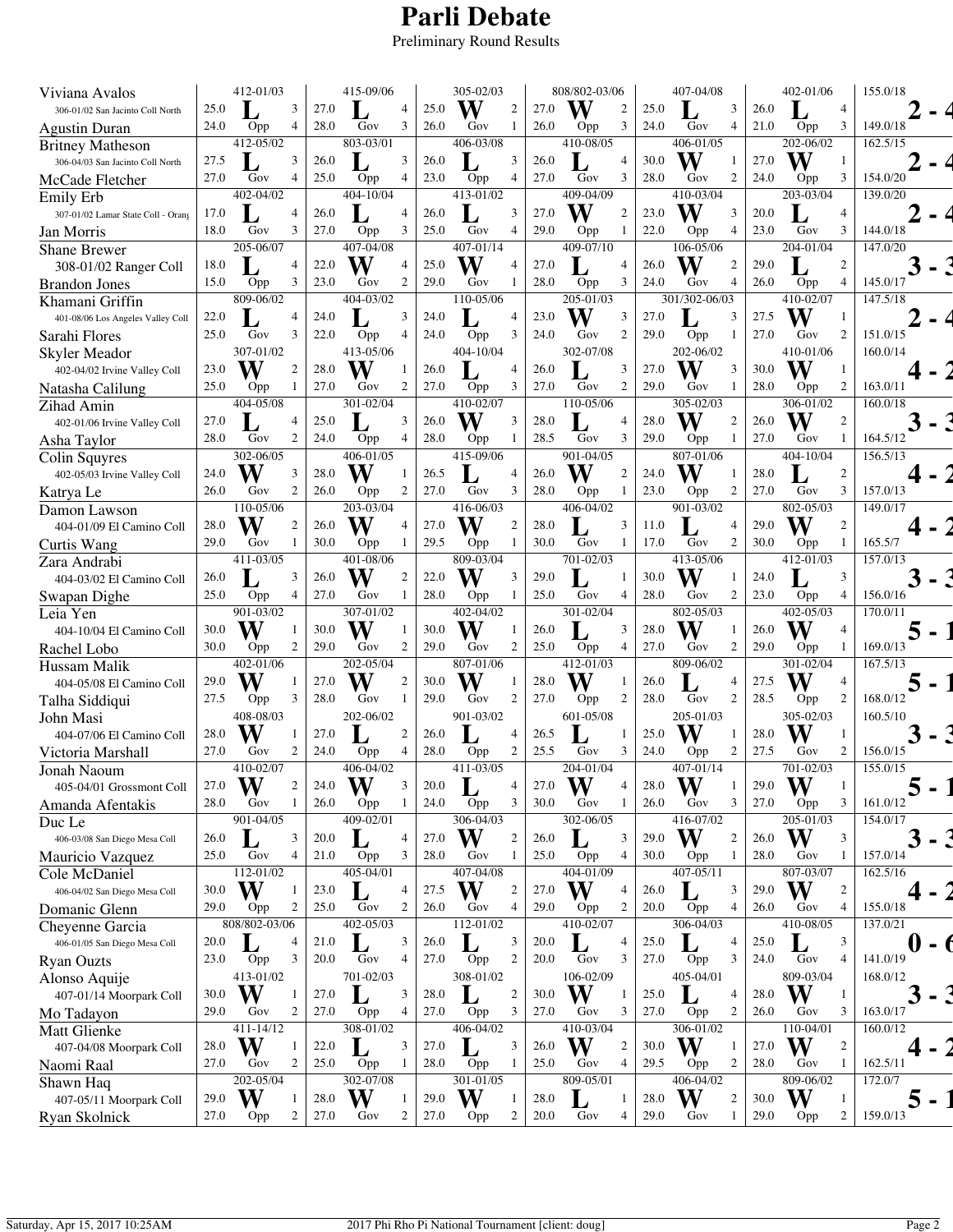## **Parli Debate**

Preliminary Round Results

| Jacob Tucker                                |      | 404-07/06              |                  | 410-08/05                     |      | 106/110-08/02           |      | 203-03/04                    |      | 411-03/05             |      | 808-02/04               | 160.5/15 |
|---------------------------------------------|------|------------------------|------------------|-------------------------------|------|-------------------------|------|------------------------------|------|-----------------------|------|-------------------------|----------|
| 408-08/03 Palomar Coll                      | 26.0 |                        | 3                | W<br>23.0<br>$\overline{4}$   | 29.0 | W<br>-1                 | 29.5 | W<br>1                       | 28.0 | $\overline{4}$        | 25.0 | W<br>$\overline{c}$     |          |
| Matt Duburg                                 | 25.0 | Opp                    | 4                | 27.0<br>Gov<br>1              | 28.0 | $\boldsymbol{2}$<br>Opp | 28.5 | 3<br>Gov                     | 30.0 | Gov<br>1              | 20.0 | 3<br>Opp                | 158.5/14 |
| Eli Drummond                                |      | 204-01/04              |                  | 110-05/06                     |      | 205-01/03               |      | 308-01/02                    |      | 809-05/01             |      | 416-06/03               | 172.0/8  |
| 409-07/10 Saddleback Coll                   | 27.0 |                        | 2                | W<br>30.0                     | 30.0 | W<br>1                  | 30.0 | W<br>1                       | 25.0 | W<br>$\overline{c}$   | 30.0 | W<br>$\mathbf{1}$       |          |
| <b>Joel Reise</b>                           | 26.0 | Gov                    | 4                | $\overline{2}$<br>28.0<br>Opp | 29.0 | $\overline{2}$<br>Opp   | 29.0 | 2<br>Gov                     | 26.0 | Opp<br>1              | 29.0 | $\overline{2}$<br>Gov   | 167.0/13 |
| Sarah Boivin                                |      | 416-07/02              |                  | 406-03/08                     |      | 808/802-03/06           |      | 809-06/02                    |      | 701-02/03             |      | 601-05/08               | 167.0/12 |
| 409-02/01 Saddleback Coll                   | 28.0 | W                      | $\overline{c}$   | W<br>28.0<br>$\mathcal{P}$    | 28.0 | W<br>$\overline{2}$     | 26.0 | 3                            | 29.0 | 2                     | 28.0 | 1                       |          |
| Haley Aufill                                | 28.5 | Opp                    | 1                | 29.0<br>Gov<br>1              | 25.0 | 3<br>Gov                | 25.0 | 4<br>Opp                     | 27.0 | Gov<br>4              | 25.0 | Opp<br>$\overline{4}$   | 159.5/17 |
| Brandon Currie                              |      | $\frac{1}{41}$ 5-09/06 |                  | $301 - 01/05$                 |      | 416-07/02               |      | 307-01/02                    |      | 411-14/12             |      | 205-04/05               | 156.0/21 |
| 409-04/09 Saddleback Coll                   | 27.0 |                        | 4                | 25.0<br>$\overline{4}$        | 25.0 | $\overline{4}$          | 25.0 | 4                            | 26.0 | $\overline{4}$        | 28.0 | W<br>1                  |          |
| Jack McMenamin                              | 26.0 | Opp                    | 3                | 3<br>25.5<br>Gov              | 27.0 | $\mathfrak{2}$<br>Opp   | 26.0 | 3<br>Gov                     | 28.0 | $\overline{2}$<br>Opp | 27.0 | $\overline{2}$<br>Gov   | 159.5/15 |
| Saul Garcia                                 |      | 203-03/04              |                  | 205-01/03                     |      | 412-05/02               |      | $407 - 04/08$                |      | $307 - 01/02$         |      | 413-05/06               | 153.5/13 |
| 410-03/04 Rio Hondo Community (             | 25.5 |                        | 3                | W<br>26.0                     | 25.0 | $\overline{4}$          | 27.0 | 1                            | 24.0 | $\overline{c}$        | 26.0 | $\overline{c}$          |          |
| <b>Summer Gomez</b>                         | 25.0 | Gov                    | 4                | 3<br>24.0<br>Opp              | 26.0 | 3<br>Gov                | 25.5 | 3<br>Opp                     | 25.0 | Gov<br>1              | 25.0 | Opp<br>$\overline{4}$   | 150.5/18 |
| Melissa De Leon                             |      | 807-03/07              |                  | 408-08/03                     |      | 202-05/04               |      | 306-04/03                    |      | 106-02/09             |      | 406-01/05               | 162.5/13 |
| 410-08/05 Rio Hondo Community (             | 27.0 |                        | 3                | 25.0<br>3                     | 26.0 | $\mathfrak{2}$          | 28.5 | W<br>$\boldsymbol{2}$        | 27.0 | $\overline{c}$        | 29.0 | W<br>-1                 |          |
| Patricia Hughes                             | 28.0 | Gov                    | 2                | $\overline{2}$<br>26.0<br>Opp | 22.0 | $\overline{4}$<br>Gov   | 29.0 | Opp<br>1                     | 26.0 | 3<br>Gov              | 28.0 | 2<br>Opp                | 159.0/14 |
| Tyerra Boyd                                 |      | 405-04/01              |                  | 901-03/02                     |      | 402-01/06               |      | 406-01/05                    |      | 413-01/02             |      | 401-08/06               | 138.0/20 |
| 410-02/07 Rio Hondo Community (             | 26.0 |                        | 4                | 15.0<br>4                     | 27.0 | $\overline{c}$          | 21.0 | W<br>2                       | 23.0 | 4                     | 26.0 | 4                       |          |
| Jonathan Kaldas                             | 26.5 | Opp                    | 3                | Gov<br>3<br>25.0              | 25.0 | Gov<br>$\overline{4}$   | 22.0 | 1<br>Opp                     | 26.0 | $\overline{2}$<br>Gov | 26.5 | 3<br>Opp                | 151.0/16 |
| Kevork Abechian                             |      | 807-01/06              |                  | 301/302-06/03                 |      | 302-06/05               |      | 802-05/03                    |      | $809 - 03/04$         |      | $\overline{40}$ 2-04/02 | 153.5/17 |
| 410-01/06 Rio Hondo Community               | 23.0 |                        | 4                | W<br>25.0<br>$\Delta$         | 27.5 |                         | 27.0 | 2                            | 26.0 | W<br>$\overline{2}$   | 25.0 | $\overline{4}$          |          |
| Rudy Juarez-Pinedo                          | 25.0 | Opp                    | 3                | 29.0<br>Gov<br>1              | 27.5 | 2<br>Gov                | 28.0 | Opp<br>1                     | 27.0 | Opp<br>-1             | 27.0 | 3<br>Gov                | 163.5/11 |
| Amir Freeman                                |      | 404-03/02              |                  | 412-05/02                     |      | 405-04/01               |      | 415-09/06                    |      | 408-08/03             |      | 901-04/05               | 173.0/12 |
| 411-03/05 Mt. San Antonio Coll              | 30.0 | W                      |                  | W<br>29.0                     | 27.0 | W<br>$\overline{2}$     | 28.0 | 3                            | 29.0 | W<br>3                | 30.0 | W<br>$\mathfrak{2}$     |          |
| Dawson Khoury                               | 27.0 | Gov                    | 2                | 3<br>26.0<br>Opp              | 29.0 | Gov<br>1                | 27.5 | $\overline{4}$<br>Opp        | 29.5 | $\mathfrak{2}$<br>Opp | 30.0 | Gov<br>1                | 169.0/13 |
| Mimi Wu                                     |      | 407-04/08              |                  | 808/802-03/06                 |      | 601-05/08               |      | 301-01/05                    |      | 409-04/09             |      | 205-06/07               | 150.0/19 |
| 411-14/12 Mt. San Antonio Coll              | 25.0 |                        | 4                | 19.0<br>$\overline{4}$        | 25.0 | 3                       | 28.0 | 2                            | 27.0 | W<br>3                | 26.0 | W<br>3                  |          |
| Mohamed Saleh                               | 27.0 | Opp                    | 3                | 3<br>Gov<br>25.0              | 24.0 | 4<br>Opp                | 27.0 | Gov<br>3                     | 29.0 | Gov<br>-1             | 28.0 | Opp                     | 160.0/15 |
| AJ Crawford                                 |      | 306-01/02              |                  | 601-05/08                     |      | 809-05/01               |      | 404-05/08                    |      | 901-04/05             |      | 404-03/02               | 162.0/13 |
| 412-01/03 Pasadena City Coll                | 27.0 | W                      | 2                | W<br>29.0<br>1                | 28.0 | W<br>$\overline{c}$     | 26.0 | 3                            | 26.0 | $\overline{4}$        | 26.0 | W<br>$\mathbf{1}$       |          |
| <b>Annaell Mouton</b>                       | 28.0 | Gov                    | 1                | 2<br>28.0<br>Opp              | 27.0 | 3<br>Opp                | 25.0 | Gov<br>4                     | 26.0 | 3<br>Opp              | 25.0 | 2<br>Gov                | 159.0/15 |
| <b>James Shotwell</b>                       |      | 306-04/03              |                  | 411-03/05                     |      | 410-03/04               |      | 110-04/01                    |      | 416-06/03             |      | 809-05/01               | 159.5/15 |
| 412-05/02 Pasadena City Coll                | 28.0 | W                      | $\overline{2}$   | 25.0<br>$\overline{4}$        | 29.0 | W                       | 30.0 | W                            | 25.5 | 4                     | 22.0 | 3                       |          |
| Sadia Khan                                  | 28.5 | Opp                    | 1                | $\overline{c}$<br>27.0<br>Gov | 28.0 | 2<br>Opp                | 30.0 | 2<br>Gov                     | 26.5 | 2<br>Opp              | 20.0 | Gov<br>4                | 160.0/13 |
| <b>Matthew Barsky</b>                       |      | 407-01/14              |                  | 807-01/06                     |      | $307 - 01/02$           |      | 809-03/04                    |      | 410-02/07             |      | $\overline{11}$ 2-01/02 | 154.0/16 |
| 413-01/02 Santiago Canyon Coll              | 28.0 |                        | 3                | 25.0<br>$\overline{4}$        | 27.0 | $\overline{2}$          | 25.0 | 3                            | 27.0 | W<br>$\mathbf{1}$     | 22.0 | 3                       |          |
| Adrian Garcia                               | 27.0 | Opp                    | 4                | 28.0<br>Gov<br>1              | 28.0 | Opp<br>1                | 25.0 | Gov<br>4                     | 24.0 | 3<br>Opp              | 22.0 | Gov<br>1                | 154.0/14 |
| Xeneb Shah                                  |      | 110-04/01              |                  | 402-04/02                     |      | 205-04/05               |      | 202-06/02                    |      | 404-03/02             |      | 410-03/04               | 153.0/18 |
| 413-05/06 Santiago Canyon Coll              | 24.0 |                        | 3                | 25.0<br>4                     | 27.0 | W<br>2                  | 27.0 | W<br>$\overline{\mathbf{c}}$ | 24.0 | 4                     | 26.0 | W<br>3                  |          |
|                                             | 24.0 | Gov                    | 4                | 3<br>26.0<br>Opp              | 29.0 | 1<br>Gov                | 28.0 | 1<br>Opp                     | 25.0 | 3<br>Opp              | 28.0 | Gov<br>1                | 160.0/13 |
| Zoe-Raven Stevens                           |      | 409-04/09              |                  | 306-01/02                     |      | 402-05/03               |      | 411-03/05                    |      | 301-02/04             |      | 901-03/02               | 168.0/9  |
| Erin Roberts<br>415-09/06 Orange Coast Coll | 29.0 | W                      |                  | W<br>30.0<br>-1               | 29.0 | W<br>$\overline{c}$     | 29.0 | W<br>1                       | 23.0 | 3                     | 28.0 | W<br>1                  |          |
| <b>Tess Hinkle</b>                          | 28.0 | Gov                    | 2                | 29.0<br>$\overline{c}$<br>Opp | 29.5 | 1                       | 28.5 | 2<br>Gov                     | 22.0 | Gov<br>$\overline{4}$ | 27.0 | $\overline{c}$<br>Opp   | 164.0/13 |
|                                             |      | 809-03/04              |                  | 808-02/04                     |      | Opp<br>303-02/01        |      | 301/302-06/03                |      | 803-03/01             |      | 302-07/08               | 155.5/15 |
| Bryan Davis                                 | 25.0 | W                      | 3                | 28.0<br>-1                    | 21.0 | 4                       | 27.5 | W<br>$\boldsymbol{2}$        | 27.0 | L<br>$\overline{c}$   | 27.0 | W<br>3                  |          |
| 415-04/14 Orange Coast Coll                 | 26.0 |                        | $\boldsymbol{2}$ | 24.0<br>Gov<br>$\overline{4}$ | 25.0 | Opp<br>3                | 28.0 | Gov<br>1                     | 28.0 | Gov<br>1              | 29.0 | -1                      | 160.0/12 |
| Stevie Vu                                   |      | Opp<br>808-02/04       |                  | 305-02/03                     |      | 404-01/09               |      | 803-03/01                    |      | 412-05/02             |      | Opp<br>$409 - 07/10$    | 161.0/14 |
| <b>Matthew Linsky</b>                       |      | W                      |                  |                               |      |                         |      |                              |      |                       |      |                         |          |
| 416-06/03 Santa Monica Coll                 | 28.0 |                        |                  | W<br>$\boldsymbol{2}$<br>26.0 | 24.0 | 4                       | 29.0 | W<br>1                       | 26.0 | W<br>3                | 28.0 | 3<br>L                  |          |
| Thalyta Gondim                              | 24.0 | Opp                    | 3                | 27.0<br>Gov<br>1              | 25.0 | 3<br>Gov                | 26.0 | 2<br>Opp                     | 27.5 | Gov<br>-1             | 27.0 | Opp<br>4                | 156.5/14 |
| Andrew Monaco                               |      | 409-02/01              |                  | 809-06/02                     |      | 409-04/09               |      | 807-03/07                    |      | 406-03/08             |      | 808/802-03/06           | 149.0/22 |
| 416-07/02 Santa Monica Coll                 | 27.0 |                        | 4                | 19.0<br>$\overline{4}$        | 26.0 | W<br>3                  | 24.0 | 4                            | 28.0 | L<br>3                | 25.0 | 4                       |          |
| <b>Feitong Duan</b>                         | 27.5 | Gov                    | 3                | 20.0<br>3<br>Opp              | 28.0 | Gov<br>1                | 25.0 | 3<br>Opp                     | 27.0 | Gov<br>$\overline{4}$ | 26.0 | Opp<br>3                | 153.5/17 |
| Jordan Drake                                |      | 301/302-06/03          |                  | 412-01/03                     |      | 411-14/12               |      | 404-07/06                    |      | 110-05/06             |      | 409-02/01               | 159.0/15 |
| 601-05/08 Northern Virginia Comn            | 25.0 |                        | 4                | 3<br>26.0                     | 26.0 | W<br>$\boldsymbol{2}$   | 26.0 | W<br>2                       | 29.0 | W<br>$\overline{c}$   | 27.0 | W<br>$\overline{c}$     |          |
| Sofia De La Pena                            | 26.0 | Opp                    | 3                | Gov<br>$\overline{4}$<br>25.0 | 26.0 | Gov<br>1                | 25.0 | Opp<br>4                     | 27.0 | 4<br>Opp              | 26.0 | 3<br>Gov                | 155.0/19 |
| Tyler Garcia                                |      | 301-01/05              |                  | $407 - 01/14$                 |      | 901-04/05               |      | 404-03/02                    |      | 409-02/01             |      | 405-04/01               | 168.0/13 |
| 701-02/03 Mt. Hood Community C              | 28.0 | W                      |                  | W<br>$\overline{2}$<br>28.0   | 27.5 | 4                       | 27.0 | W<br>3                       | 29.5 | W<br>-1               | 28.0 | $\overline{c}$          |          |
| Kevin Henderson                             | 27.0 | Opp                    | 2                | 28.0<br>Gov<br>1              | 28.0 | Gov<br>3                | 28.0 | 2<br>Opp                     | 28.5 | 3<br>Opp              | 24.0 | Gov<br>$\overline{4}$   | 163.5/15 |